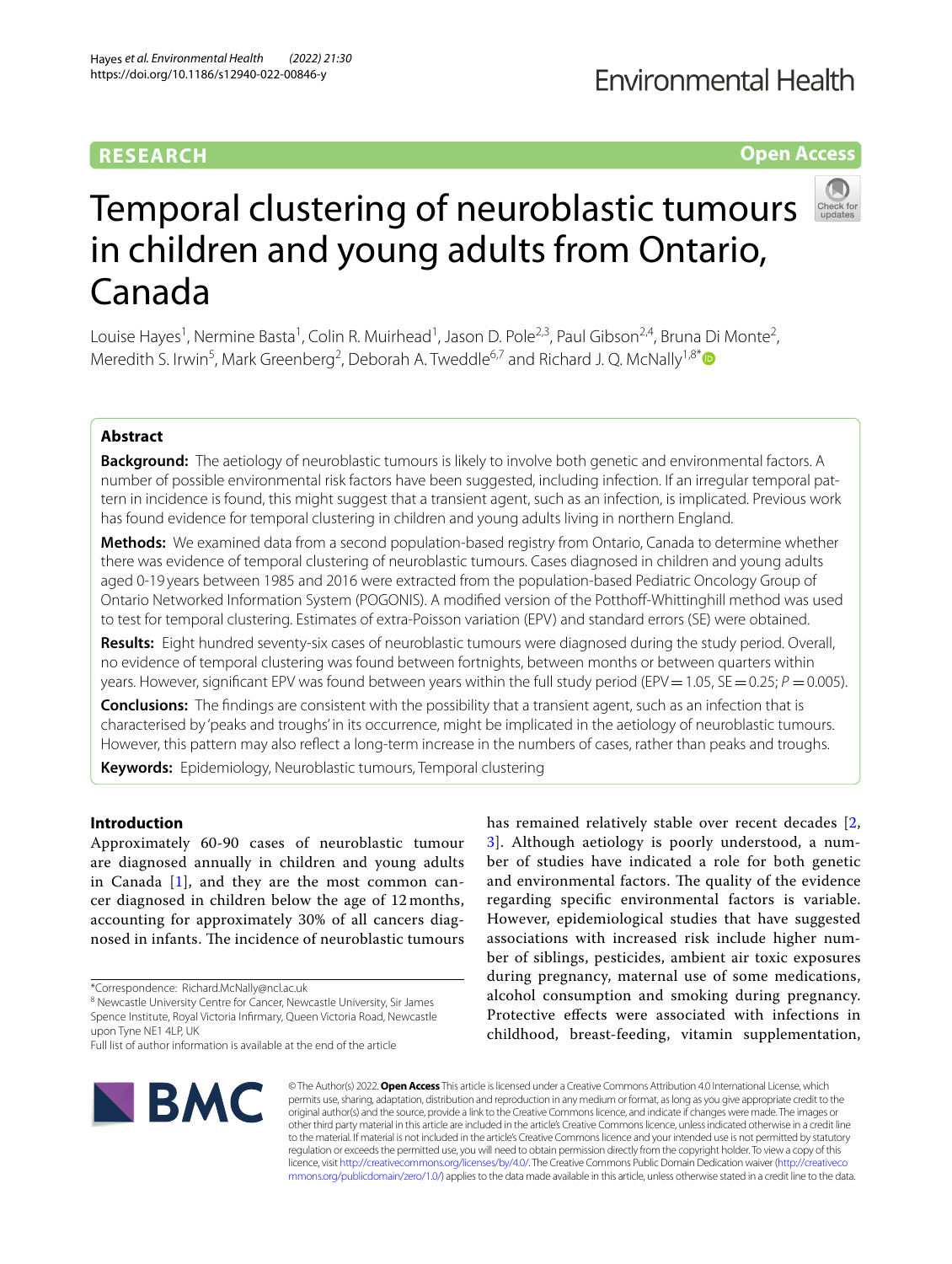maternal fetal loss, folic acid, allergies and Down syndrome (studies reviewed by Muirhead and colleagues  $[4]$  $[4]$  $[4]$ ).

'Temporal clustering' is a general non-regular temporal distribution of cases that is not restricted to one particular time period. This type of clustering might occur when there a smaller number of relatively long time periods (of the order of years or several months) with markedly increased incidence, or a larger number of relatively short time periods (of the order of weeks or a month or so) with moderately increased incidence. This irregular occurrence contrasts with seasonal variation that occurs each year at similar times. Diferent statistical methods are used to detect such seasonal variation. The method used here is based on a test originally developed by Potthoff and Whittinghill to detect extra-Poisson variation (EPV) [[5](#page-6-4), [6\]](#page-6-5).

A previous study from northern England found statistically signifcant temporal clustering amongst 227 cases of neuroblastic tumour who were diagnosed during the period  $1968-2011$  at ages 0-24 years. The fndings from northern England were interpreted as providing support for the role of a transient environmental agent in aetiology. Such an agent would be expected to have widespread occurrence and would display as 'mini-epidemics' [\[4](#page-6-3)].

The present study aimed to explore temporal clustering of neuroblastic tumours in a much larger population of children and young adults (aged 0 - 19years) from Ontario, Canada.

#### **Methods**

All cases aged 0-19years, diagnosed with a neuroblastic tumour (neuroblastoma or ganglioneuroblastoma) during the period 1985-2016 were extracted from the Paediatric Oncology Group of Ontario Networked Information System (POGONIS). This registry started in 1985 and includes cases of all malignancies in children and young people aged 0-19years, diagnosed and treated at fve centres throughout Ontario (Children's Hospital of Eastern Ontario, Ottawa; Children's Hospital, London Health Sciences Centre, London; Kingston General Hospital, Kingston; McMaster Children's Hospital, Hamilton; and The Hospital for Sick Children, Toronto). Comparison with the Ontario Cancer Registry showed that completeness of ascertainment was 96-98% for children aged 0-14years, but for those aged 15-19years the estimate of ascertainment was 50% because some patients were referred to adult clinics  $[7-12]$  $[7-12]$  $[7-12]$ . There were only 5 cases of neuroblastic tumours aged 15-19years included in the present study analyses. The population of the study region aged 0-19years is approximately 3 million [[13\]](#page-6-8).

#### **Ethics approval**

The study has ethical approval from the Western University Health Science Research Ethics Board (initial approval date 14th June 2017).

#### **Prior hypothesis**

The aetiological hypothesis tested was that a primary factor afecting temporal variation in the diagnosis of neuroblastic tumours is related to exposure to a spatially widespread, non-regular environmental agent which varies in intensity with time and which occurs close to the date of diagnosis or at very similar times preceding diagnosis. Examples of putative agents include infections and air pollution. Timely diagnosis of neuroblastic tumours presents challenges [[14](#page-6-9)]. However, one study has found that the median lag time between symptom onset and diagnosis of neuroblastic tumours was 21 days [[15](#page-6-10)].

#### **Statistical analysis**

The methodology that was applied has been used in previous analyses of temporal clustering [[4,](#page-6-3) [16](#page-6-11), [17](#page-6-12)]. The approach applied involved an adapted version  $[16]$  $[16]$ of a method that was originally developed by Potthof and Whittinghill  $[5, 6]$  $[5, 6]$  $[5, 6]$ . This method was used to determine the amount of EPV in the numbers of diagnoses of neuroblastic tumour per fortnight, calendar month, quarter of a year and calendar year. An assumption was made that the numbers of diagnoses followed a negative binomial distribution in which the ratio of the variance to the expected number of diagnoses was equal to a constant, denoted as  $1+\beta$ . When  $\beta$  is equal to zero, then the distribution of the numbers of diagnoses is Poisson. However, if  $β$  is greater than zero, then the number of diagnoses demonstrates EPV. They are said to be over-dispersed compared with the Poisson distribution. Estimation of EPV, together with its standard error, was based on the score statistic  $[18]$ . Tests for EPV were one-sided ( $β > 0$ ). *P* values were determined using 10,000 simulations under the assumption that  $β=0$ . Statistical significance was assessed using a critical value of  $P < 0.05$ . The code for this modified method is available from the authors on request.

When analysing short-term patterns, the role of longer-term variability was removed by conditioning on the total number of cases within a calendar month, quarter of a year (i.e. January to March; April to June; July to September; October to December), calendar year or the complete length of the study period. There was a focus on analyses of: (i) 'between fortnights within months', (ii) 'between months within quarters', (iii) 'between quarters within years' and (iv) 'between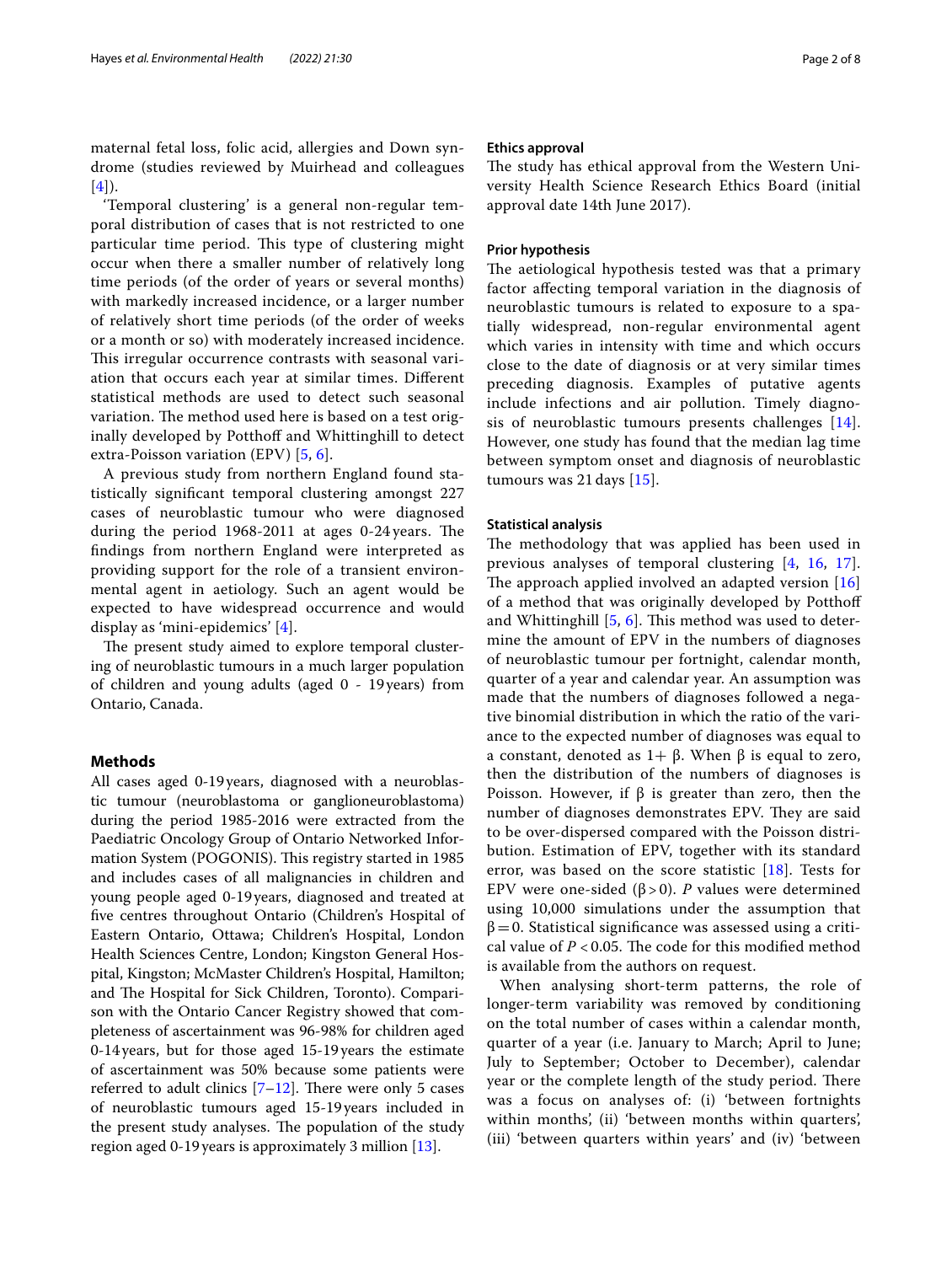years'. The interpretation of each of these analyses is independent of the other analyses because they are conditional.

Date of diagnosis is defned as the date of pathological confirmation. Date of diagnosis was always known. The defnition of fortnights has been described previously [[16\]](#page-6-11). Pragmatically, they were taken to be the first 15 days of the calendar month (or the frst 14days for February), compared to the remainder of the month. The calculation of expected number of cases within a given period took account of variations in the lengths of fortnights, months and years.

The expected number of cases was assumed to be proportional to the length of the relevant period. Standardisation of the expected numbers was based on the assumption that the totals were equal to the observed totals for the same period. Adjustments for 'within years' analyses were not needed because changes in population size within years was assumed to be negligible. For 'between years' analyses, the analyses reported are not adjusted for population size. However, sensitivity analyses with adjustment for population size for all cases (0-19years) and for those aged <18months were performed. It should be noted that data on the population aged 0-18months were not available so we estimated it as 1.5 times the 0-12month population.

The earlier study from northern England had identifed specifc diferences between the nature of the temporal clustering at age<18months and at older ages during childhood and young adulthood. That study also identifed diferences between males and females [[4\]](#page-6-3). In order to test the hypotheses that diferences might pertain in the type of temporal clustering, analyses were also conducted at age<18months and at age 18months - 19years, and, separately, for males and females for all ages 0-19years.

## **Results**

A total of 876 cases aged 0-19 years were diagnosed in Ontario, Canada during the period 1985-2016. Table [1](#page-2-0) presents the number of cases categorised by sex, age at diagnosis and time period of diagnosis. The number of cases by year of diagnosis are displayed in Fig. [1](#page-3-0). Overall, there was evidence for long-term patterns of occurrence, as demonstrated by the signifcant EPV that was found between years and between quarters of years, with EPV equal to  $1.05$  (SE = 0.25, *P* = 0.005) for the analysis between years and EPV equal to 0.41  $(SE = 0.13, P = 0.002)$  for the analysis between quarters within the full study period. Conversely, the Potthoff-Whittinghill analyses between fortnights, between months and between quarters within years did not

|                             |      | Number of cases (%) |                        |
|-----------------------------|------|---------------------|------------------------|
| Overall (0-19 years)        |      | 876 (100)           |                        |
| Males                       |      | 481 (54.9)          |                        |
| Females                     |      | 395 (45.1)          |                        |
| Age at diagnosis:           |      |                     |                        |
| $<$ 18 months               |      | 393 (44.9)          |                        |
| $18$ months $-$             |      | 364 (41.6)          |                        |
| 4 years                     |      |                     |                        |
| $5 - 19$ years              |      | 119 (13.6)          |                        |
| Time period:                |      |                     |                        |
| 1985-1992                   |      | 193 (22.0)          |                        |
| 1993-2000                   |      | 203 (22.2)          |                        |
| 2001-2008                   |      | 227 (25.9)          |                        |
| 2009-2016                   |      | 253 (28.9)          |                        |
|                             | Mean | Median              | Quartile 1, Quartile 3 |
| Age at diagnosis<br>(years) | 2.57 | 1.77                | 0.67, 3.66             |
| Annual number of            | 27.4 | 27                  | 21,32                  |

<span id="page-2-0"></span>**Table 1** Characteristics of cases of neuroblastic tumours in the study population (based on cases diagnosed during 1985-2016 inclusive)

fnd any evidence for extraneous variability (Table [2](#page-3-1)). Adjustment for long-term variation in population size had little impact on the analysis between years.

cases

A separate analysis of cases aged < 18 months demonstrated that EPV was only apparent between quarters, with EPV equal to 0.37 (SE = 0.15,  $P = 0.014$ ) for the analysis between quarters within years, and EPV equal to 0.34 ( $SE = 0.13$ ,  $P = 0.007$ ) for the analysis between quarters within the full study period. However, there was no evidence for extraneous variability between fortnights and between months (Table  $3$ ). The sensitivity analysis found that adjusting for population size did not afect the fndings at < 18 months.

In contrast, for cases aged 18 months to 19 years the analyses found that EPV was only present between years, with EPV equal to  $0.64$  (SE=0.27, *P* = 0.018) for the analysis between years within the full study period. There was no evidence for extraneous variation between fortnights, between months, or between quarters (Table [4\)](#page-4-1).

Males and females were analysed separately. There was no evidence of EPV amongst male cases (Table [5](#page-4-2)). For females, there was evidence for EPV between years within the full study period, with EPV equal to 0.79  $(SE = 0.25, P = 0.005)$ , as well as between quarters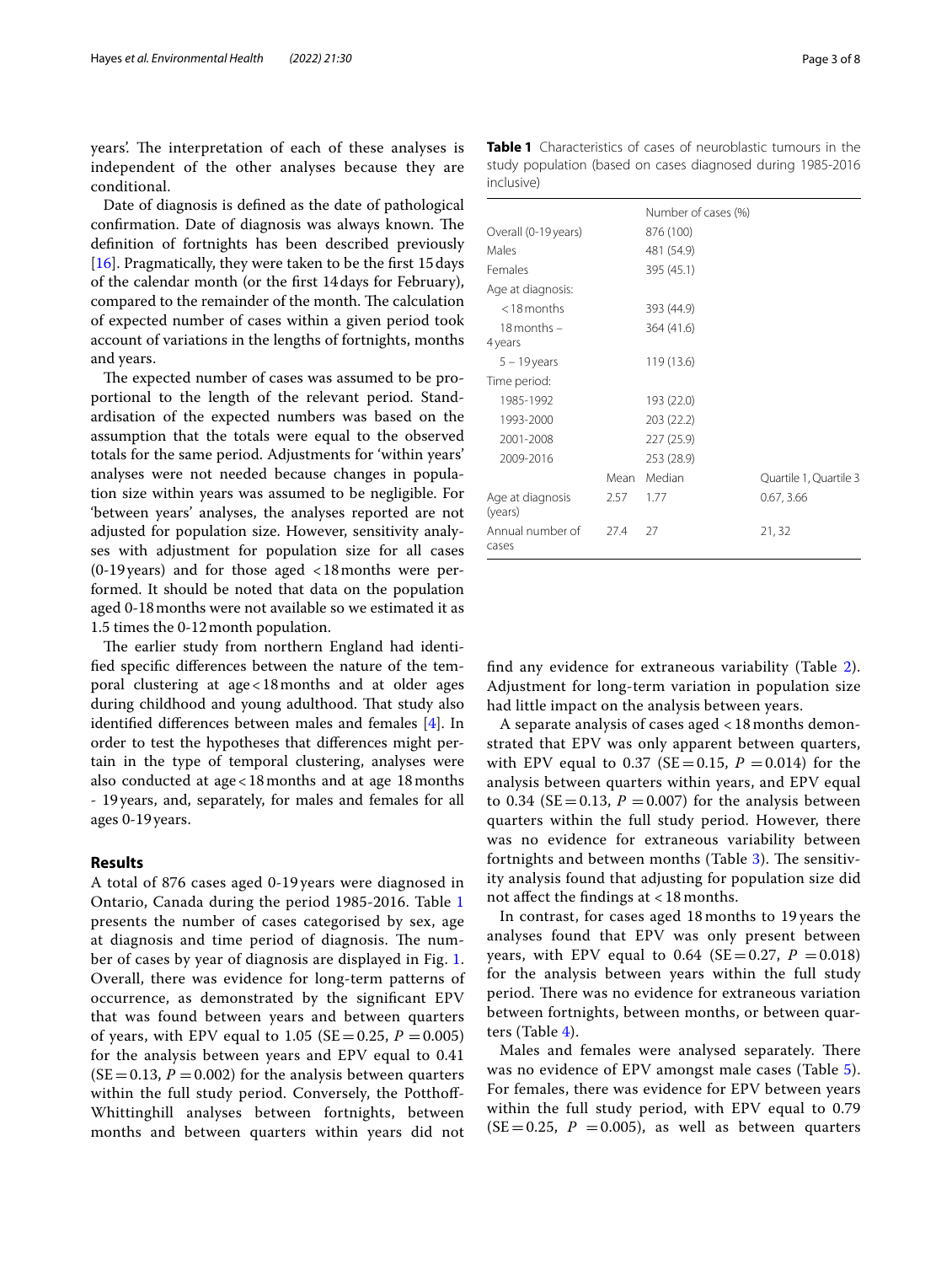

<span id="page-3-1"></span><span id="page-3-0"></span>

| Table 2 Analyses of temporal clustering of neuroblastic tumours at ages 0-19 years |  |  |
|------------------------------------------------------------------------------------|--|--|
|------------------------------------------------------------------------------------|--|--|

| Type of analysis   | $\wedge \beta^1$ (SE)   |                         |                         |                         |  |  |  |  |  |  |  |
|--------------------|-------------------------|-------------------------|-------------------------|-------------------------|--|--|--|--|--|--|--|
|                    | One-sided p value       |                         |                         |                         |  |  |  |  |  |  |  |
|                    | Within months           | <b>Within quarters</b>  | <b>Within years</b>     | Within full period      |  |  |  |  |  |  |  |
| Between fortnights | $-0.07(0.11) P = 0.714$ | $-0.11(0.06) P = 0.973$ | $-0.06(0.05) P = 0.881$ | $-0.01(0.05) P = 0.535$ |  |  |  |  |  |  |  |
| Between months     |                         | $-0.13(0.10) P = 0.910$ | $-0.07(0.08) P = 0.812$ | $0.04(0.07) P = 0.259$  |  |  |  |  |  |  |  |
| Between quarters   |                         |                         | $0.14(0.15) P = 0.17$   | 0.41 (0.13) $P = 0.002$ |  |  |  |  |  |  |  |
| Between years      |                         |                         |                         | 1.05 (0.25) $P = 0.005$ |  |  |  |  |  |  |  |

<sup>1</sup> ^β is the one-step estimate of β, the extra-Poisson variation, calculated in the same way as originally described by Muirhead [\[16\]](#page-6-11)

within the full study period, with EPV equal to 0.31  $(SE = 0.13, P = 0.012,$  Table [6\)](#page-4-3).

## **Discussion**

Our fndings suggest evidence of temporal clustering of neuroblastic tumours in children and young people over more prolonged periods of time (between years). There

was no evidence of EPV over shorter time periods (i.e. fortnights or months). Temporal clustering was only apparent between quarters for cases aged <18months, and, in contrast, only between years for cases aged 18months to 19years. Overall, temporal clustering was exhibited only for neuroblastic tumours in girls and not boys.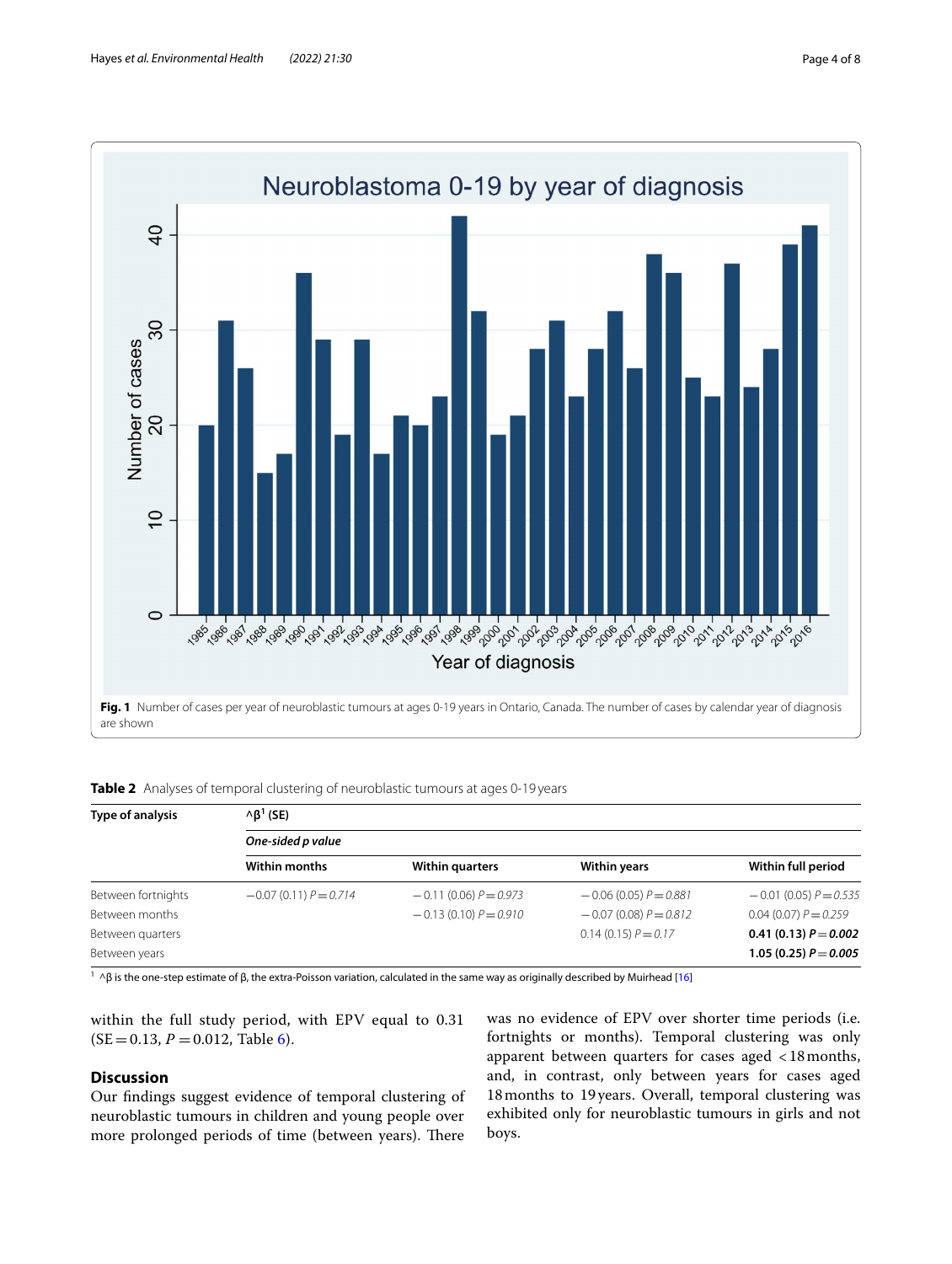| Type of analysis   | $\wedge \beta^1$ (SE)    |                          |                          |                          |  |  |  |  |  |  |  |
|--------------------|--------------------------|--------------------------|--------------------------|--------------------------|--|--|--|--|--|--|--|
|                    | One-sided p value        |                          |                          |                          |  |  |  |  |  |  |  |
|                    | <b>Within months</b>     | <b>Within quarters</b>   | <b>Within years</b>      | Within full period       |  |  |  |  |  |  |  |
| Between fortnights | $-0.271(0.19) p = 0.926$ | $-0.103(0.08) p = 0.910$ | $-0.019(0.05) p = 0.632$ | $-0.006(0.05) p = 0.537$ |  |  |  |  |  |  |  |
| Between months     |                          | $-0.05(0.12) p = 0.656$  | $0.09(0.08) p = 0.144$   | $0.08(0.07) p = 0.141$   |  |  |  |  |  |  |  |
| Between quarters   |                          |                          | 0.37 (0.15) $p = 0.014$  | 0.34 (0.13) $p = 0.007$  |  |  |  |  |  |  |  |
| Between years      |                          |                          |                          | $0.35(0.27) p = 0.106$   |  |  |  |  |  |  |  |

## <span id="page-4-0"></span>**Table 3** Analyses of temporal clustering of neuroblastic tumours at ages <18months

<sup>1</sup> ^β is the one-step estimate of β, the extra-Poisson variation, calculated in the same way as originally described by Muirhead [\[16\]](#page-6-11)

<span id="page-4-1"></span>

|  | Table 4 Analyses of temporal clustering of neuroblastic tumours at ages 18 months to 19 years |  |
|--|-----------------------------------------------------------------------------------------------|--|

| Type of analysis   | $\wedge \beta^1$ (SE)   |                         |                         |                         |  |  |  |  |  |  |  |
|--------------------|-------------------------|-------------------------|-------------------------|-------------------------|--|--|--|--|--|--|--|
|                    | One-sided p value       |                         |                         |                         |  |  |  |  |  |  |  |
|                    | <b>Within months</b>    | <b>Within quarters</b>  | <b>Within years</b>     | Within full period      |  |  |  |  |  |  |  |
| Between fortnights | $-0.11(0.17) p = 0.738$ | $-0.14(0.07) p = 0.979$ | $-0.08(0.95) p = 0.933$ | $-0.06(0.05) p = 0.867$ |  |  |  |  |  |  |  |
| Between months     |                         | $-0.20(0.11) p = 0.968$ | $-0.11(0.08) p = 0.926$ | $-0.07(0.07) p = 0.827$ |  |  |  |  |  |  |  |
| Between quarters   |                         |                         | $0.02(0.15) p = 0.443$  | $0.18(0.13) p = 0.064$  |  |  |  |  |  |  |  |
| Between years      |                         |                         |                         | 0.64 (0.27) $p = 0.018$ |  |  |  |  |  |  |  |

<sup>1</sup> ^β is the one-step estimate of β, the extra-Poisson variation, calculated in the same way as originally described by Muirhead [\[16\]](#page-6-11)

<span id="page-4-2"></span>

|  |  |  | <b>Table 5</b> Analyses of temporal clustering of neuroblastic tumours at ages 0-19 years for males |  |  |  |  |  |  |  |  |
|--|--|--|-----------------------------------------------------------------------------------------------------|--|--|--|--|--|--|--|--|
|  |  |  |                                                                                                     |  |  |  |  |  |  |  |  |

| Type of analysis   | $\wedge \beta^1$ (SE)  |                            |                         |                         |  |  |  |  |  |  |  |
|--------------------|------------------------|----------------------------|-------------------------|-------------------------|--|--|--|--|--|--|--|
|                    | One-sided p value      |                            |                         |                         |  |  |  |  |  |  |  |
|                    | Within months          | <b>Within quarters</b>     | <b>Within years</b>     | Within full period      |  |  |  |  |  |  |  |
| Between fortnights | $0.18(0.16) p = 0.411$ | $-0.02$ (0.07) $p = 0.610$ | $-0.03(0.05) p = 0.717$ | $-0.04(0.05) p = 0.773$ |  |  |  |  |  |  |  |
| Between months     |                        | $-0.16(0.11) p = 0.925$    | $-0.15(0.08) p = 0.975$ | $-0.15(0.07) p = 0.985$ |  |  |  |  |  |  |  |
| Between quarters   |                        |                            | $0.17(0.15) p = 0.874$  | $-0.14(0.13) p = 0.859$ |  |  |  |  |  |  |  |
| Between years      |                        |                            |                         | $-0.12(0.27) p = 0.652$ |  |  |  |  |  |  |  |

<sup>1</sup> ^β is the one-step estimate of β, the extra-Poisson variation, calculated in the same way as originally described by Muirhead [\[16\]](#page-6-11)

<span id="page-4-3"></span>

|  | Table 6 Analyses of temporal clustering of neuroblastic tumours at ages 0-19 years for females |  |  |  |  |
|--|------------------------------------------------------------------------------------------------|--|--|--|--|
|  |                                                                                                |  |  |  |  |

| Type of analysis   | $\wedge \beta^1$ (SE)       |                          |                            |                         |  |  |  |  |  |  |  |
|--------------------|-----------------------------|--------------------------|----------------------------|-------------------------|--|--|--|--|--|--|--|
|                    | One-sided p value           |                          |                            |                         |  |  |  |  |  |  |  |
|                    | Within months               | <b>Within quarters</b>   | <b>Within years</b>        | Within full period      |  |  |  |  |  |  |  |
| Between fortnights | $-0.04$ (0.193) $p = 0.581$ | $-0.04(0.787) p = 0.672$ | $-0.01(0.06) p = 0.538$    | $0.04(0.05) p = 0.207$  |  |  |  |  |  |  |  |
| Between months     |                             | $-0.12(0.12) p = 0.835$  | $-0.02$ (0.08) $p = 0.579$ | $0.07(0.07) p = 0.176$  |  |  |  |  |  |  |  |
| Between quarters   |                             |                          | $0.11(0.15) p = 0.230$     | 0.31 (0.13) $p = 0.012$ |  |  |  |  |  |  |  |
| Between years      |                             |                          |                            | 0.79 (0.25) $p = 0.005$ |  |  |  |  |  |  |  |

<sup>1</sup> ^β is the one-step estimate of β, the extra-Poisson variation, calculated in the same way as originally described by Muirhead [\[16\]](#page-6-11)

There is a paucity of literature concerning the aetiology of neuroblastic tumours. Hereditary neuroblastoma occurs in 1-2% of cases, most notably due to germline mutations in *ALK* [[19](#page-7-1)[–21](#page-7-2)]. One study found that aetiological risk factors related to the prenatal and perinatal period may be associated with the age of diagnosis [[22](#page-7-3)]. Another study showed that congenital anomalies and pre-eclampsia were associated with increased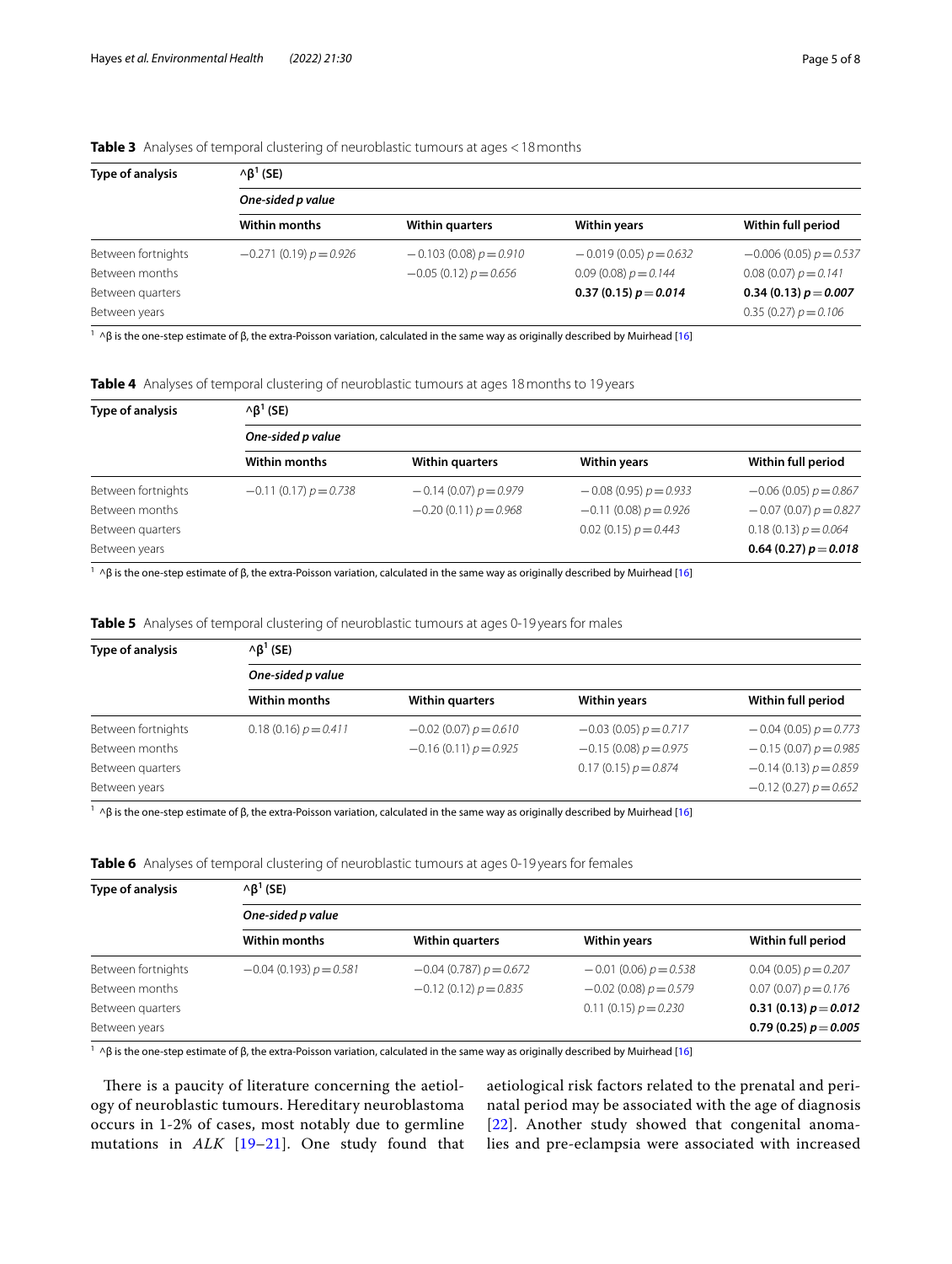risk of neuroblastic tumours at age < 18 months [[23\]](#page-7-4). A pooled analysis of French studies demonstrated that congenital malformations and fetal growth anomalies conferred increased risk of a neuroblastic tumour [[24](#page-7-5)].

To our knowledge the present study is only the second study to demonstrate temporal clustering amongst cases of neuroblastic tumours, although a specifc temporal cluster was identifed using diferent methodology in a study from the province of Cordoba, Argentina [[25](#page-7-6)]. However, the fndings of the present study from Canada contrast with those of a previous study from northern England  $[4]$ . The Canadian data demonstrated temporal clustering between years, whereas the data from northern England showed that clustering was apparent between fortnights or between months. In addition, the present study found that temporal clustering was only present for females and not for males. This contrasts with the findings from northern England where clustering was exhibited amongst both males and females, but was far more pronounced amongst males. The reasons for these differences between the two studies are not clear. However, we might speculate that diferent demographics and socioeconomic conditions might lead to markedly distinct patterns of exposure to an unknown aetiological agent or agents. There are similarities in the overall levels of deprivation between Ontario and the whole of the UK. However, there are distinct diferences in the nature of deprivation between the two locations  $[26, 27]$  $[26, 27]$  $[26, 27]$  $[26, 27]$  $[26, 27]$ . The population of Ontario is approximately 14.7 million, is ethnically diverse and covers a large geographical area of 917,741 km<sup>2</sup>. Although the province comprises large rural parts, approximately 11.3 million live in metropolitan areas [\[28](#page-7-9)]. In contrast, the northern region of England has a total population of approximately 3.1 million and covers an area of  $15{,}337\,\mathrm{km^2}$  with a mixture of urban and rural areas. Population density varies widely. Northumberland and Cumbria are the two most sparsely populated counties in England, while Tyne & Wear is one of the most densely populated. Almost 1.4 million people live in the more urban areas of Newcastle upon Tyne, Gateshead, Sunderland, Middlesbrough, North and South Tyneside. The population of northern England is predominantly Caucasian and ethnic minorities accounted for under 2% during the study period. The northern region is one of the most deprived in England [[29](#page-7-10)[–31](#page-7-11)].

The lengthier temporal periods seen in the present study suggest more prolonged lag times for the spread of a geographically widespread environmental agent. Alternatively, it is possible that there may have been more variability in the length of the time between development and diagnosis of a neuroblastic tumour in Ontario compared to northern England. The temporal period was shorter for the younger age group (<18months), where clustering occurred between quarters, than for the older age group (18months – 19years), where clustering occurred between years. This suggests shorter lag times for the younger age group, which is consistent with the previous study from northern England [[4\]](#page-6-3). It is also possible that this pattern of occurrence might refect a longterm increase in incidence. The differences between the studies in the fndings based on gender should be interpreted with caution, as there is no readily apparent explanation. However, we might speculate that this may be related to diferences in lag time from exposure to onset, or diferences in patterns of exposure to putative environmental risk factors, between males and females. Gender diferences in the pattern of occurrence of neuroblastic tumours have been noted previously [[32](#page-7-12)]. It should be acknowledged that chance may play a role in the diferences found specifcally for temporal clustering between the two studies. Further research is needed to provide a clearer explanation.

The findings from both the present study and the previous study from northern England [\[4](#page-6-3)] provide support for the involvement of a temporally varying environmental agent. Other descriptive studies have analysed space-time clustering and spatial clustering amongst cases of neuroblastic tumours [\[33](#page-7-13)[–38](#page-7-14)]. However, there was inconsistency between the fndings from these studies. This suggests that the environmental agent or agents involved only rarely lead to the initiation of a neuroblastic tumour, or that the studies had varying sensitivity to identify the impacts of these agents.

Some methodological issues should be noted. The method used in this study is based on the idea that the form that any temporal clustering might take is unknown. Consequently, the approach taken does not base the analysis on a particular model of temporal clustering. Muirhead and Potthoff and Whittinghill have considered the power of this approach to detect EPV [\[5](#page-6-4), [6,](#page-6-5) [18](#page-7-0)]. Muirhead, with reference to a comparative study organised by the International Agency for Research on Cancer, concluded that this methodology has reasonable power to detect EPV under a range of models for overdispersion, including those for which the constant variance: incidence assumptions does not hold [[39](#page-7-15)]. If there were seasonal variation that cut across quarters, then the approach used here might well detect EPV. Methods that look specifcally for seasonal variation would have greater power to detect such variation. However, other studies provide little evidence of seasonal variation in neuroblastic tumours and, in any case, the focus of the current analysis is on variation that need not be seasonal [[40,](#page-7-16) [41](#page-7-17)]. The time periods used are arbitrary, but, given that the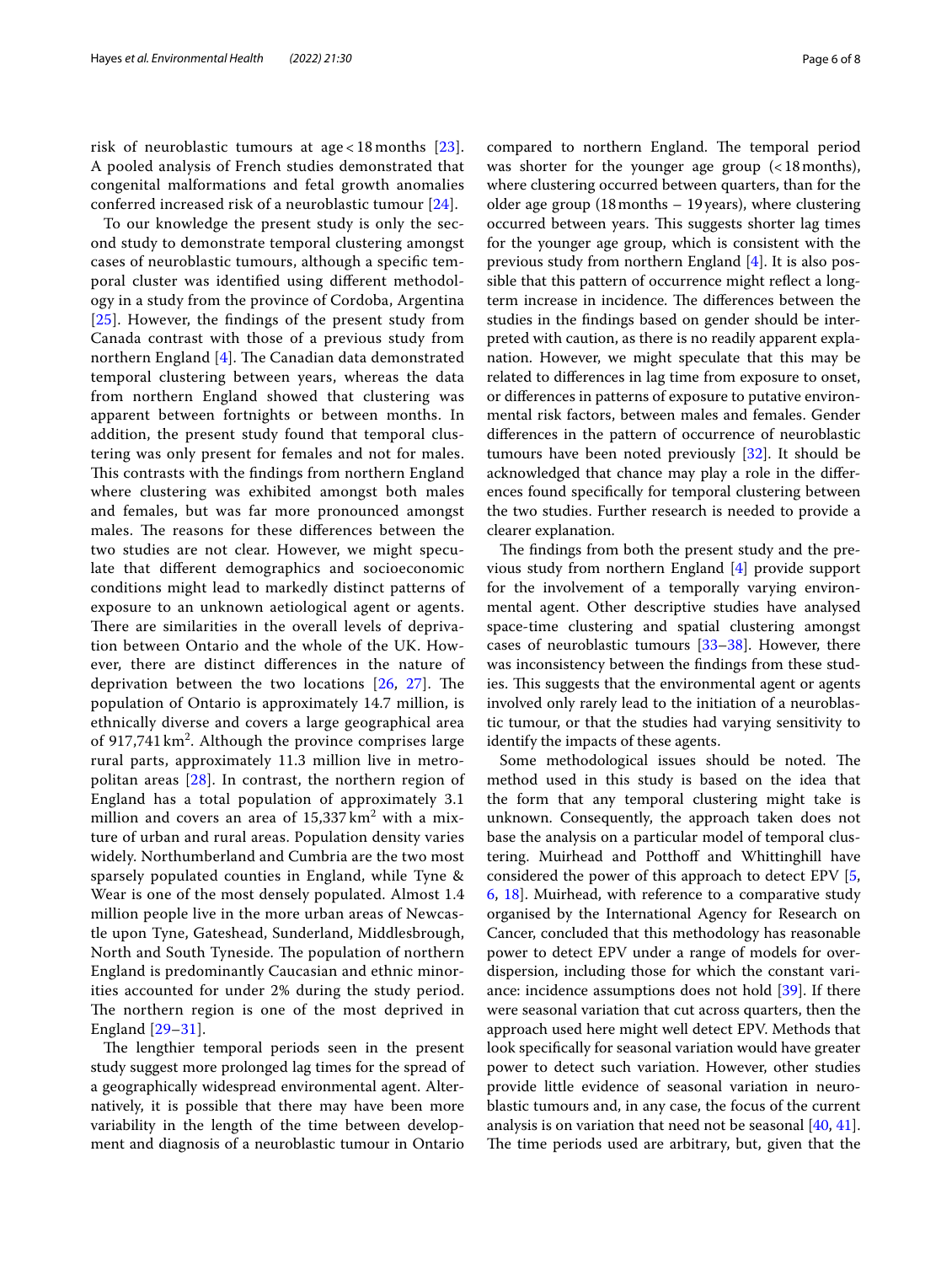analysis covers such a long period (more than 30years), the particular choice of fortnights, months and years should not afect the ability to detect short-term and/ or longer-term variation. We recognise that some of the results exhibit large uncertainties in the estimates due to the small number of events, and thus should not be over interpreted.

In conclusion, this study of neuroblastic tumours from Canada has found evidence of temporal clustering. However, the scale of the temporal clustering difers from a previous study from northern England. In contrast to the fndings from that study, the Canadian data have demonstrated that the clustering was confned to more prolonged temporal intervals (principally years, rather than shorter periods). The temporal clustering found in the present study may be either characterised by 'peaks and troughs' or by a long-term increase in the number of cases. Both of these scenarios are consistent with the involvement of one or more widespread environmental agents in aetiology. It is possible that diferent environmental agents are involved in Canada and northern England, and this could explain the diferences in patterns that has been seen. Further research is needed to identify putative aetiological agents. In addition, larger studies of temporal clustering could be undertaken (e.g. by the recording of date of diagnosis in the International Neuroblastoma Risk Group database, which would require information on the geographical region or country for each case).

#### **Acknowledgements**

Not applicable.

#### **Authors' contributions**

Substantial contributions to the conception or design of the work: LH, CM, MI, DT, RM; substantial contributions to the acquisition of data for the work: JP, PG, BDM, MI, MG; substantial contributions to the analysis of the data: LH, CM, RM; substantial contributions to the interpretation of the data: all authors. The author(s) read and approved the fnal manuscript.

#### **Funding**

The Pediatric Oncology Group of Ontario (POGO) gratefully acknowledges funding support from the Ontario Ministry of Health. The views expressed in this publication are those of POGO and do not necessarily refect those of the Province of Ontario. The research at Newcastle University was supported by Action Medical Research / Great Ormond Street Hospital Charity (GN 2390), the Little Princess Trust (CLGA 2019 29) and the North of England Children's Cancer Research Fund.

#### **Availability of data and materials**

The dataset analysed during the current study are not publicly available due to the confdential nature of the data.

## **Declarations**

#### **Ethics approval and consent to participate**

The study has ethical approval from the Western University Health Science Research Ethics Board (initial approval date 14th June 2017).

#### **Consent for publication**

Not applicable.

#### **Competing interests**

The authors declare that they have no competing interests.

#### **Author details**

<sup>1</sup> Population Health Sciences Institute & Newcastle University Centre for Cancer, Newcastle University, Sir James Spence Institute, Royal Victoria Infrmary, Queen Victoria Road, Newcastle upon Tyne NE1 4LP, UK.<sup>2</sup> Pediatric Oncology Group of Ontario, Toronto, Canada. <sup>3</sup> Centre for Health Services Research, The University of Queensland, Brisbane, Australia. <sup>4</sup> Division of Paediatric Hematology/Oncology, McMaster University, Hamilton, Canada.<sup>5</sup>Department of Paediatrics, The Hospital for Sick Children, Toronto, Canada. <sup>6</sup>Wolfson Childhood Cancer Research Centre, Translational and Clinical Research Institute, Newcastle University Centre for Cancer, Newcastle University, Newcastle upon Tyne, UK. <sup>7</sup> Great North Children's Hospital, Newcastle upon Tyne, UK.<br><sup>8</sup>Newcastle University Centre for Cancer Newcastle University Sir James Newcastle University Centre for Cancer, Newcastle University, Sir James Spence Institute, Royal Victoria Infrmary, Queen Victoria Road, Newcastle upon Tyne NE1 4LP, UK.

#### Received: 10 November 2021 Accepted: 28 February 2022 Published online: 07 March 2022

#### **References**

- <span id="page-6-0"></span>1. Cancer in young people in Canada data tool. Government of Canada 2021.<https://health-infobase.canada.ca/data-tools/cypc/>.
- <span id="page-6-1"></span>2. Stiller CA. Childhood Cancer in Britain: incidence, survival, mortality. Oxford: Oxford University Press; 2007.
- <span id="page-6-2"></span>3. Little J. Epidemiology of Childhood Cancer. Lyon: International Agency for Research on Cancer, IARC Scientifc Publications No. 149; 1999.
- <span id="page-6-3"></span>4. Muirhead CR, Tweddle DA, Basta NO, McNally RJ. Temporal clustering of neuroblastic tumours in children and young adults from northern England. Environ Health. 2015;14:72.
- <span id="page-6-4"></span>5. Potthoff RF, Whittinghill M. Testing for homogeneity. I. the binomial and multinomial distributions. Biometrika. 1966;53:167–82.
- <span id="page-6-5"></span>6. Potthoff RF, Whittinghill M. Testing for homogeneity. II The Poisson distribution. Biometrika. 1966;53:183–90.
- <span id="page-6-6"></span>7. Baxter NN, Daly C, Gupta S, Pole JD, Sutradhar R, Greenberg ML, et al. The initiative to maximize Progress in adolescents and young adult Cancer therapy (IMPACT) cohort study: a population-based cohort of young Canadians with cancer. BMC Cancer. 2014;14:805.
- 8. Cheng S, Pole JD, Sung L. Early deaths in pediatric acute leukemia: a population-based study. Leuk Lymphoma. 2014;55:1518–22.
- 9. Pole JD, Darmawikarta D, Gassas A, Ali M, Egler M, Greenberg ML, et al. Subsequent malignant neoplasms in pediatric cancer patients treated with and without hematopoietic SCT. Bone Marrow Transplant. 2015;50:721–6.
- 10. Pole JD, Gu LY, Kirsh V, Greenberg ML, Nathan PC. Subsequent malignant neoplasm in a population-based cohort of pediatric cancer patients: a focus on the frst 5 years. Cancer Epidemiol Biomark Prev. 2015;24:1585–92.
- 11. Gupta S, Pole JD. The validity of pediatric cancer diagnoses in a population-based general cancer registry in Ontario. BMC Cancer. 2016;16:885.
- <span id="page-6-7"></span>12. Greenberg ML, Barr RD, DiMonte B, et al. Childhood cancer registries in Ontario, Canada: lessons learned from a comparison of two registries. Int J Cancer. 2003;105:88–91.
- <span id="page-6-8"></span>13. Statistics Canada. [https://www.statcan.gc.ca.](https://www.statcan.gc.ca) Accessed 19 Jan 2022.
- <span id="page-6-9"></span>14. Mullen CJR, Barr RD, Franco EL. Timeliness of diagnosis and treatment: the challenge of childhood cancer. Br J Cancer. 2021;125:1612–20.
- <span id="page-6-10"></span>15. Pollock BH, Krischer JP, Vietti TJ. Interval between symptom onset and diagnosis of pediatric solid tumors. J Pediatr. 1991;119:725–32.
- <span id="page-6-11"></span>16. Muirhead CR, Cheetham TD, Court S, Begon M, McNally RJQ. How do childhood diagnoses of type 1 diabetes cluster in time? PLoS One. 2013;6:e60489.
- <span id="page-6-12"></span>17. Muirhead CR, James OF, Ducker SJ, McNally RJ. Does primary biliary cirrhosis cluster in time? Spat Spatiotemporal Epidemiol. 2015;14-15:1–8.